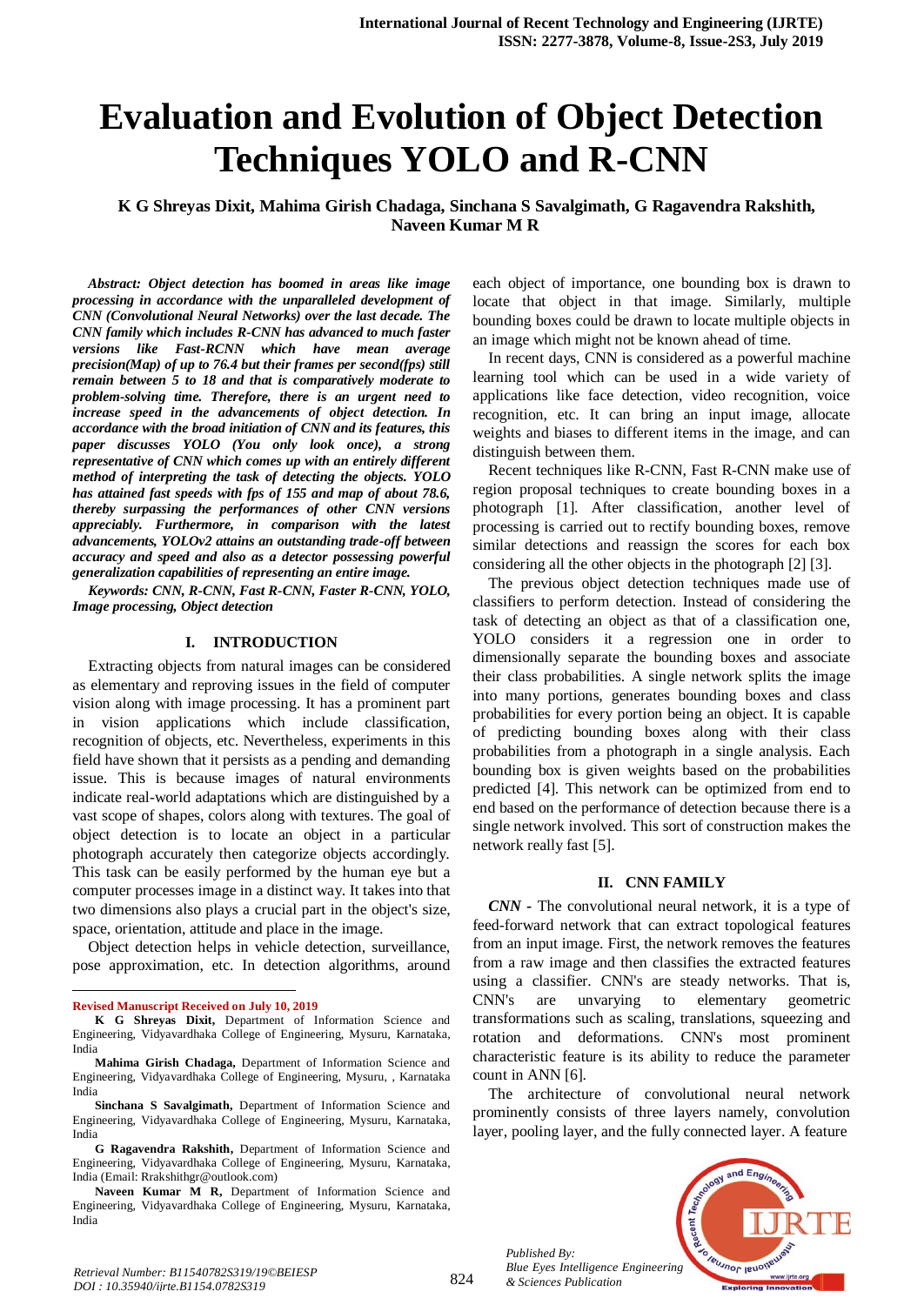vector of fixed-length from the feature map is extracted for each and every object proposal by the pooling layer [7]. All possible feature vector is then fed to series of fully connected layers which in due course branches into sibling output layers, one amongst this layer generates softmax probability estimation over K classes of the object along with a catch-all background, class and the second layer, for each of the K object classes outputs four real-valued numbers. The convolutional neural network architecture comprises prominently of three parts: the convolution layer, the pooling layer, and the fully connected layer. The pooling layer [7] extracts a fixed-length function matrix from the function chart for each and every item proposition. All function vectors are then supplied to the sequence of fully connected layers that branch into sibling input layers in due course, one of these layers produces softmax likelihood estimates over object groups along with a catch-all background, class and second layer for each of the object groups produces four real-valued numbers.

Convolution Layer: CNN's key portion is the convolution layer, consisting of the local links and the weights of the mutual features. This layer's goal is to understand input function representations. The layer of convolution consists of several function maps. Each neuron of the identical function map is used to remove the local features of distinct locations in the preceding phase, while this function map is used to remove the local features of the same locale for the following cells. To get a fresh feature, a taught kernel is first converted, followed by input feature maps, and the result is then transferred to a nonlinear activation function. Similarly, divergent feature maps can be obtained by the application of different kernels [8].

The pooling layer: Pooling layer is generally placed in the middle of two convolution layers. Pooling layer has got the second feature extraction effect, this reduces feature maps dimensions and increases the feature extraction robustness. The feature maps size in pooling layer is determined in accordance with the moving step of the kernel. Max and Average pooling are the two pooling operations [8]. By stacking a pile of convolution and pooling layers the higher level features of an input can be extricated [9].

Fully connected layer: In a Convolutional neural network classifier, one or more fully connected layers may be present. Every single neuron from a layer is linked in the instant next layer to every other single neuron current. The last fully connected layer precedes the output layer and this layer does not have any spatial information within it [8].

*R-CNN -* R-CNN object detection basically comprises of three modules. The first module is related to the production of region proposals that are category independent. The set of candidate detections that are available to the detector are described by these proposals. The second module, which is an enormous convolutional neural network, is concerned with extrication of a feature vector of fixed size from all possible region. The last module is composed of a pile of linear SVMs that are class specific [10].

*Fast R-CNN -* Fast R-CNN is a network in which an entire image together with a set of object proposals is taken in as input. The network produces a conv feature map which processes the complete image with the help of a variety of convolutional layers. The max n system is made up of two

modules. The fully convolutional network is the foremost module and this network proposes the regions. Fast R-CNN detector which makes use of the regions proposed is the last module [11].

The main difference between them when it comes to R-CNN and Fast-CNN is that in R-CNN the regional detection proposals are inputted at the pixel level, whereas in Fast R-CNN the regional proposals are input at the feature map level.

*Faster R-CNN -* Faster R-CNN is a network in which the same convolution network carries out the task of object detection and generation of region proposal [12]. Object detection is much faster with this kind of design. The solution for the regional proposal problem is given by Faster R-CNN with the addition of RPN and this is Faster R-CNN's main contribution. The input to the ROI pooling is not the original image instead it is the regional proposal on the final feature image. When compared with all the previous CNN models, Faster R-CNN's computation is very less. This is due to the fact that the feature image's resolution is lesser than that of the original image [13].

## **III. COMPARISON BETWEEN CNN FAMILY**

The advancement of object detection technology follows the R-CNN - SppNET - Fast R-CNN -Faster R-CNN order.



**Figure 1: Training and Testing time comparison for CNN [14]**

From the graph in Figure 1, it is evident that the training and testing session is remarkably faster in Fast R-CNN when compared with R-CNN [14]. There is a notable slowdown in the algorithm which enframes region proposals in comparison with the one not using them when the Fast R-CNN's performance during testing is considered [15]. Thus in Fast R-CNN algorithm region proposals act as hold-ups influencing its performance.

|  | Table 1: Speed comparison for CNN [16] |  |
|--|----------------------------------------|--|
|--|----------------------------------------|--|

|                                            | <b>R-CNN</b> | <b>Fast R-CNN</b> | <b>Faster R-CNN</b> |
|--------------------------------------------|--------------|-------------------|---------------------|
| Test time per<br>image<br>(with proposals) | 50 seconds   | 2 seconds         | 0.2 seconds         |
| (Speedup)                                  | 1х           | 25x               | 250x                |
| mAP (VOC 2007)                             | 66.0         | 66.9              | 66.9                |

*Published By: Blue Eyes Intelligence Engineering & Sciences Publication* 

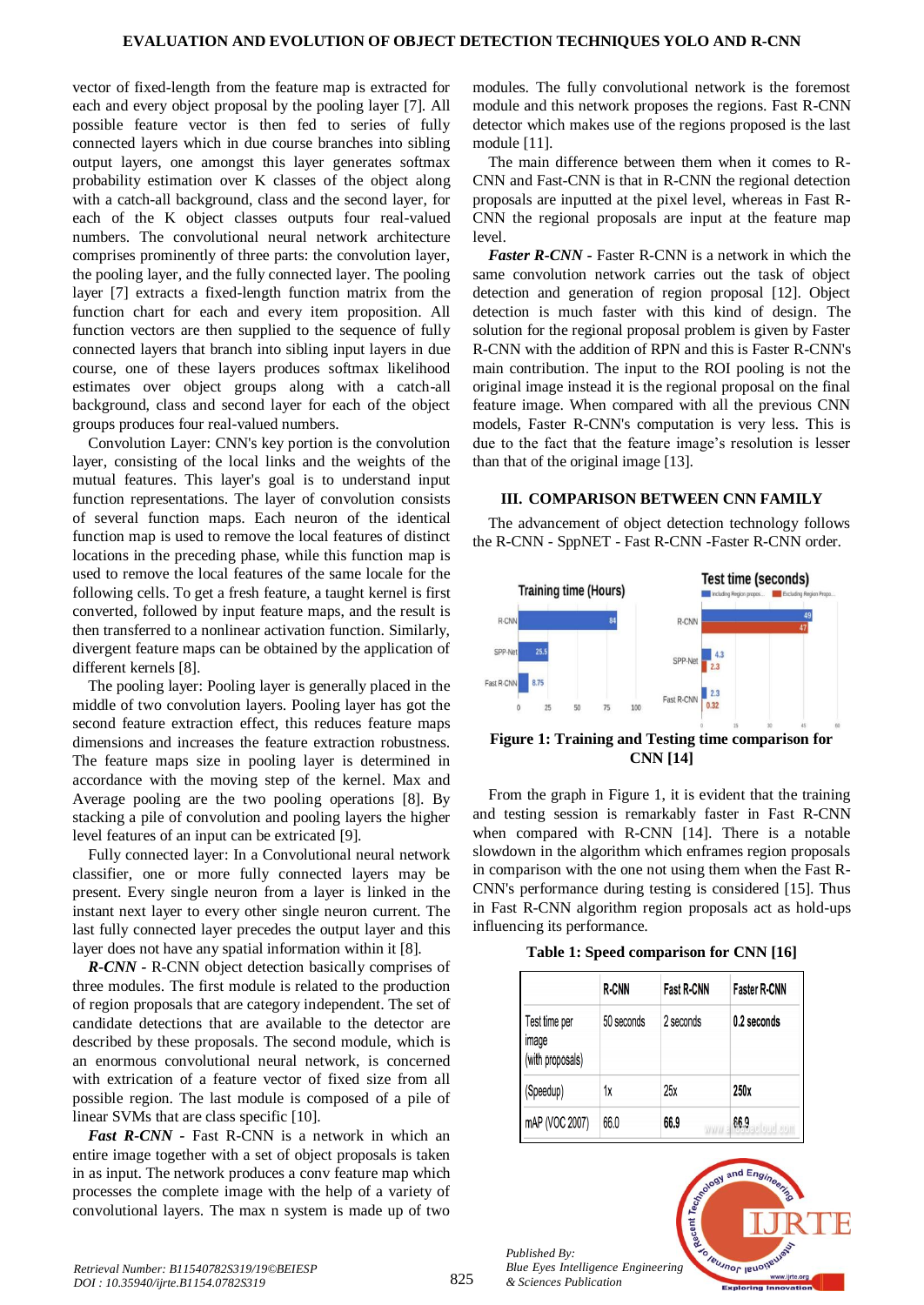The major handout of the Faster R-CNN is that it designs an RPN network that extricates candidate areas instead of wasting time on the selective search, which remarkably accelerates the detection [16]. Table 1 shows the speed comparison between R-CNN, Fast R-CNN, and Faster R-CNN. The Faster R-CNN's main handout is that it builds an RPN network that extricates applicant regions rather than spending time on the selective search, which significantly accelerates detection [16]. Table 1 demonstrates the speed comparison between R-CNN, Fast R-CNN, and Faster R-CNN.

## **IV. YOLO**

Another approach to object detection is YOLO (You only look once). What the objects are in an image and where they are present can be predicted by looking only once at the image. Instead of considering the task of detecting an object as that of a classification one, YOLO considers it a regression one in order to dimensionally separate the bounding boxes and associate their class probabilities [13]. A single network splits the image into many portions, generates bounding boxes and class probabilities for every portion being an object. It is capable of predicting bounding boxes along with their class probabilities from a picture in a single analysis. Similarly, a single convolutional network is able to multiple bounding boxes and their class probabilities. Each bounding box is given weights based on the probabilities predicted. This network can be optimized from end to end based on the performance of detection because there is a single network involved [4] [17].

**YOLOv1:** The input image is divided into an SxS grid. If the center of a particular object falls in the center of a grid cell, then that grid cell has the responsibility of detecting that object [18]. The grid cell has the job of predicting bounding boxes(B), confidence scores and class probabilities(C) for each grid [6]. These predictions can be formulated as  $S \times S \times (B * 5 + C)$ , which is a tensor. The confidence scores indicate the confidence level and accuracy level of the model in predicting that an object is contained in the box. The confidence score can be defined as Pr(Object) ∗IOUtruth pred where IOU stands for intersection over the union. The confidence score is zero if there isn't any object that exists in that cell otherwise it should be the value of IOU between ground truth and predicted box [4].

During testing, conditional class probabilities and confidence predictions for individual boxes are multiplied in order to get class specific scores for every box.

Pr(Classi|Object) ∗ Pr(Object) ∗ IOUtruth pred = Pr(Classi) ∗ IOUtruth pred [3]

The network architecture of YOLO version 1 has taken inspiration from a network model named GoogleNet which was designed for image classification. This network consists of 24 convolutional layers and 2 fully connected layers. The alternating 1x1 convolutional layers and reduction layers help in reducing feature space from the preceding layers [4].

**YOLOv2**: Yolo v2 is a new method which is used to harness a huge quantity of classification data which is present in order to develop the scope of existing techniques. This technique allows the combining of distinct datasets together using an ordered perspective of object classification. A joint training algorithm enables the training of object detectors on detection as well as classification data. This technique allows the images to accurately comprehend the localization of objects and it makes use of these classified images to escalate its robustness and vocabulary [19].

In YOLOv2 firstly the classification network is fine-tuned on ImageNet at a full resolution of 448x448 for around 10 epochs. This helps the network in adjusting its filters so that it can work better on inputs with high resolution. The network is then fine-tuned. This classification network of high resolution gives a 4% increase in mAP.

In this version of YOLO, the prediction of bounding boxes is done by anchor boxes instead of fully connected layers. Firstly, a pooling layer is removed so as to escalate the network's output resolution. .In Order to operate the network on 448x448 instead of 416 input images, the network is shrunk [19].

**YOLOv3:** YOLOv3 makes use of logistic regression to predict the objectness score for the bounding boxes. The objectness score should be 1 if a ground truth is overlapped by a bounding box prior greater than another bounding box. The prediction can be disregarded if a bounding box prior overlaps the ground truth by a certain threshold but isn't the best. Boxes in YOLOv3 are predicted in three different scales. Then the features are extracted from each scale in a technique similar to that of feature pyramid network. Feature maps belonging to the previous two layers are unsampled twice. The feature map which already exists within the network is concatenated with unsampled features. This technique enables the gain of meaningful semantic and fine-grained information from unsampled features and previous feature map respectively. In YOLOv3, additional convolutional layers are included that process the combined feature map and to predict a twice sized tensor [20].

#### **V. SSD**

A convolutional network is once run by the SSD on an input image and then calculates a feature map. On the feature map, it runs a 3x3 sized convolutional kernel in order to predict the bounding boxes along with their class probabilities. SSD makes use of anchor boxes similar to Faster-RCNN at varied aspect ratios. Instead of learning the box, it learns the offset. SSD is capable of detecting objects at various scales because of every convolutional layer processes at a varied scale [16].

#### **VI. COMPARISON BETWEEN CNN AND YOLO**

#### *Framework*

Faster R-CNN and YOLO consider their core as CNN. Their main objectives are to find an improved way to divide the proposals using CNN. Though they have similar objectives, their frameworks are different from each other. RCNN at first keeps the whole image and divides the proposals later whereas YOLO divides the image before it uses CNN to process the image. YOLO does not make use of sliding windows or regional proposals but instead, the

*Published By: Blue Eyes Intelligence Engineering & Sciences Publication* 

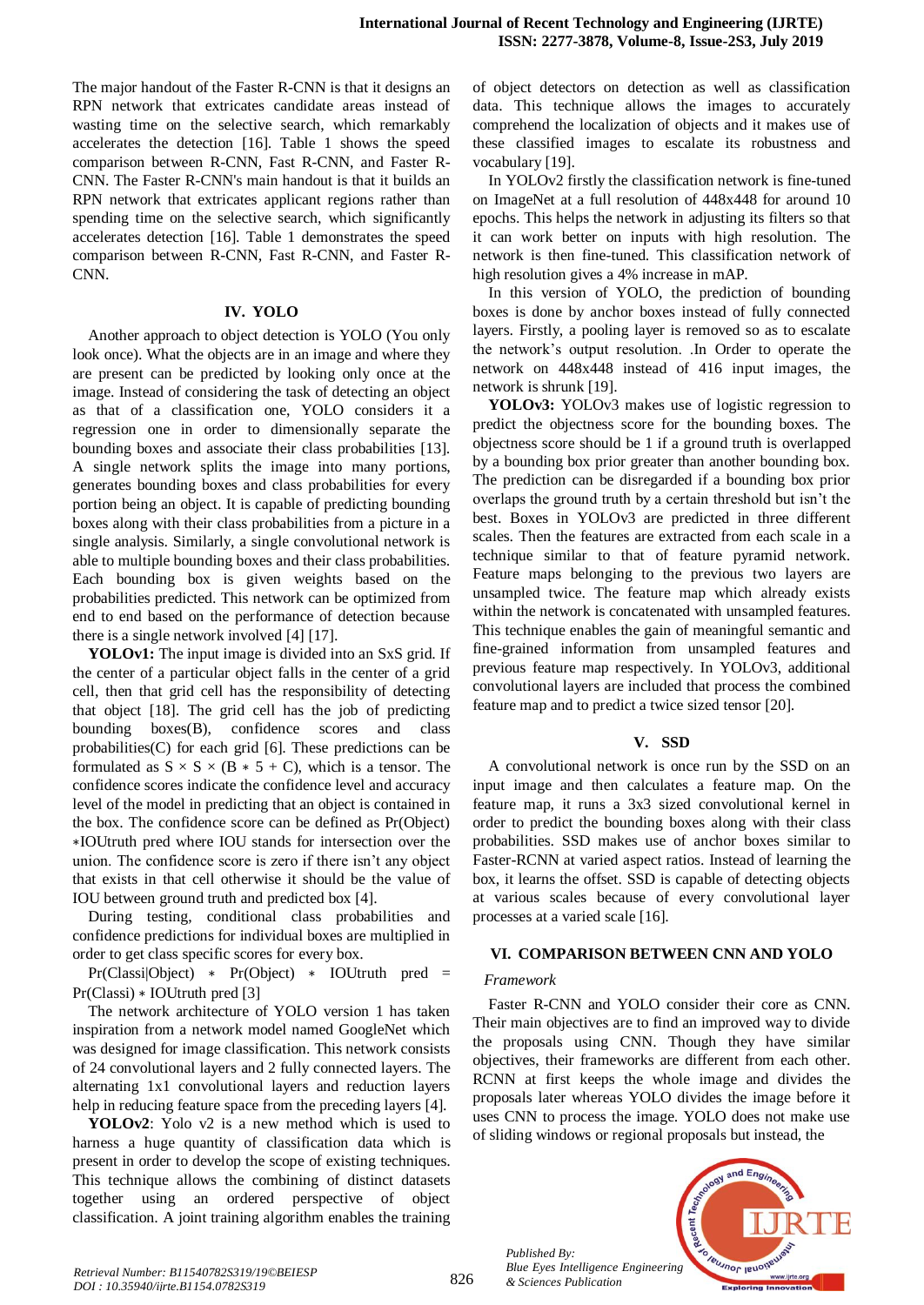input image is divided into grids. YOLO gave up on anchor boxes but YOLOv2 reused the anchor boxes. Faster-RCNN uses 9 anchor boxes but YOLOv2 uses just 5 anchor boxes [13].

#### *Performance*

**Table 2: Speed and performance comparison [21]**

| Method               | mAP  | <b>FPS</b> | batch size | # Boxes     | Input resolution       |
|----------------------|------|------------|------------|-------------|------------------------|
| Faster R-CNN (VGG16) | 73.2 | 7          |            | $\sim 6000$ | $\sim 1000 \times 600$ |
| <b>Fast YOLO</b>     | 52.7 | 155        |            | 98          | $448 \times 448$       |
| YOLO (VGG16)         | 66.4 | 21         |            | 98          | $448 \times 448$       |
| <b>SSD300</b>        | 74.3 | 46         |            | 8732        | $300 \times 300$       |
| <b>SSD512</b>        | 76.8 | 19         |            | 24564       | $512 \times 512$       |
| <b>SSD300</b>        | 74.3 | 59         | 8          | 8732        | $300 \times 300$       |
| <b>SSD512</b>        | 76.8 | 22         | 8          | 24564       | $512 \times 512$       |

Table 2 compares the speed and performance of fast detectors. For the most popular PASCAL VOC dataset, amongst the Yolo models, Fast YOLO proves to be the fastest [21]. But YOLO is more precise when compared to the faster version of YOLO.

YOLO is compared with other detectors on their GPU implementation. The relative maps and speeds of the detectors are compared to analyze performance and accuracy tradeoffs. For PASCAL VOC dataset, Fast YOLO turns out to be the fastest detector. With 52.7% map, it is two times as precise as any other fast detector. YOLO increases its map up to 66.4% whilst retaining its real-time performance [4].



**Figure 2: speed vs accuracy trade-off [16]**

Figure 2 shows that Faster-RCNN is the best choice of the algorithm if accuracy is needed and if accuracy is not much of a concern then super-fast YOLO can be chosen. SSD is recommended for computations running on Nvidia Jetsons [16] [22].



**Figure 3: Error analysis for Fast R-CNN vs YOLO [4]**

Figure 3 shows the proportion of background and localization errors across 20 classes. YOLO struggles while localizing objects accurately. In YOLO's errors, the majority of the errors are localization errors. Fast R-CNN makes more background errors and fewer localization errors [4].

## **Table 3: YOLOv2 on VOC 2007 [21]**

| <b>Detection Frameworks</b> | Train     | mAP  | <b>FPS</b> |  |
|-----------------------------|-----------|------|------------|--|
| Fast R-CNN [5]              | 2007+2012 | 70.0 | 0.5        |  |
| Faster R-CNN VGG-16[15]     | 2007+2012 | 73.2 | 7          |  |
| Faster R-CNN ResNet[6]      | 2007+2012 | 76.4 | 5          |  |
| <b>YOLO</b> [14]            | 2007+2012 | 63.4 | 45         |  |
| SSD300 [11]                 | 2007+2012 | 74.3 | 46         |  |
| SSD500 [11]                 | 2007+2012 | 76.8 | 19         |  |
| YOLOv2 288 × 288            | 2007+2012 | 69.0 | 91         |  |
| YOLOv2 352 × 352            | 2007+2012 | 73.7 | 81         |  |
| YOLOv2 416 $\times$ 416     | 2007+2012 | 76.8 | 67         |  |
| YOLOv2 480 × 480            | 2007+2012 | 77.8 | 59         |  |
| YOLOv2 544 × 544            | 2007+2012 | 78.6 | 40         |  |

Table 3 is the comparison of YOLOv2 with other detection frameworks for PASCAL VOC 2007 [21]. The second version of YOLO is more accurate and fast when compared to the previous detection systems. YOLOv2 is an avant-garde detector achieving a map of 78.6% at high resolution on PASCAL VOC 2007 dataset. It also runs at various resolutions to achieve an easy trade-off between accuracy and speed [19].



**Figure 4: Performance of YOLOv3 with COCO [5]**

## **VII.YOLO COMPARISON & ANALYTICAL RESULTS**

#### *YOLO VS YOLOv2*

Table 4 summarizes the developments in YOLOv2. Several changes in design led to a remarkable increase in mAP [4].

*Batch normalization:* By including batch normalization on all of the convolutional layers, the map can be increased by about 2%.

*High-Resolution Classifier:* Initially, YOLOv2 trains the classifier with 224 x 224 images and later trains the classifier with 448 x 448 images by making use of fewer epochs. This improves the map by 4%.

*Convolutional with Anchor Boxes*: Using anchor boxes, there is a slight dip in accuracy levels. YOLOv2 with anchor boxes predicts around 1000 boxes per image whereas YOLO predicts only 98 boxes per image. Without anchor boxes, YOLO gets a recall of 81% with 69.5% map but with anchor boxes, YOLOv2 gets a recall of 88% with 69.2% map [23].

*Fine-grained features:* YOLOv2 adds a pass-through layer which brings features from the previous layers at a resolution of 26 x 26. This layer concatenates lower and higher resolution features. This is done by placing the adjoining features on different channels. This increases performance by 1%.

*Dimension Clusters:* In Yolov2, k-means clustering is performed on a set of bounding boxes used for training to instantly identify right priors instead of choosing them by hand.

*Direct location prediction:* Since the location prediction



*Published By:*

*& Sciences Publication*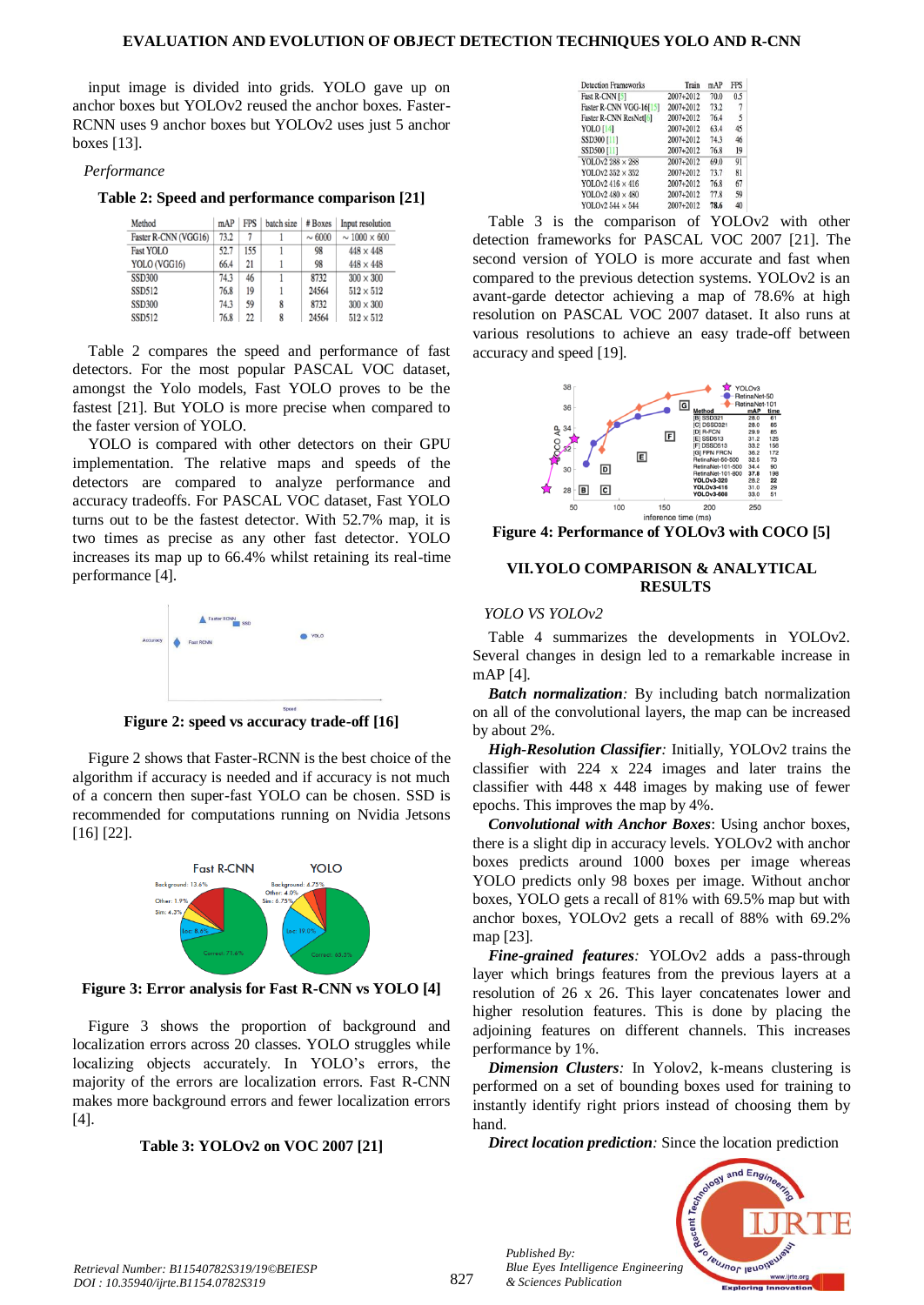is constrained, it makes it simpler for the network to learn the parameterizations which make the network sturdy. The direct prediction of the location of the center of a bounding box along with the use of dimension clusters improves the performance of YOLOv2 by 5%.

*Multi-Scale Training:* Rather than fixing the size of the input image, the network is changed after a few iterations. After a certain number of iterations, the network just chooses another different dimension for the images with no particular rule. The same network will be able to predict the detections for different resolutions of images. YOLOv2 presents an easy tradeoff between speed and accuracy since it runs faster for small sized images. Figure 5 shows the speed and accuracy of different object detection algorithms on VOC 2007 [19].

#### **Table 4: Improvements from YOLO to YOLOv2 [19]**



**Figure 5: Accuracy and speed on VOC 2007 [19]**

Figure 5 shows the accuracy and speed of various object detection algorithms in VOC 2007 [19].

## *YOLOv2 vs YOLOv3*

In YOLOv3, a new network is used to perform feature extraction. It uses a combination of approaches ie Darknet-19 and a residual network. It makes use of successive 3 x 3 and 1 x 1 convolutional layer. It is called Darknet-53 because it has 53 convolutional layers [20].

Darknet-53 obtains high floating point operations per second. This network structure utilizes GPU much better and improves its evaluation efficiency and thus makes it faster [24]. YOLOv3 works remarkably quicker than the other detection systems with the equivalent performance [20].

## **Table 5: Darknet-53 [20]**



For COCO dataset, the average mean AP metric for YOLOv3 comes up to the deviants of SSD but it is three times faster [24]. YOLOv3 is much stronger when compared to the old detection metric map at IOU=0.5. YOLOv3 is an extremely strong detector which outclasses others in producing satisfactory boxes for objects. For multi-scale predictions, YOLOv3 performs relatively high [20]. Table 6 summarizes the performance of YOLOv3.

**Table 6: Comparison of YOLOv3 with other state-ofthe-art models on the AP50 metric [20]**

|                           | backbone                 | AP   | AP <sub>50</sub> | $AP_{75}$ | AP <sub>S</sub> | $AP_M$ | $AP_L$ |
|---------------------------|--------------------------|------|------------------|-----------|-----------------|--------|--------|
| Two-stage methods         |                          |      |                  |           |                 |        |        |
| Faster R-CNN+++ [5]       | ResNet-101-C4            | 34.9 | 55.7             | 37.4      | 15.6            | 38.7   | 50.9   |
| Faster R-CNN w FPN [8]    | ResNet-101-FPN           | 36.2 | 59.1             | 39.0      | 18.2            | 39.0   | 48.2   |
| Faster R-CNN by G-RMI [6] | Inception-ResNet-v2 [21] | 34.7 | 55.5             | 36.7      | 13.5            | 38.1   | 52.0   |
| Faster R-CNN w TDM [20]   | Inception-ResNet-v2-TDM  | 36.8 | 57.7             | 39.2      | 16.2            | 39.8   | 52.1   |
| One-stage methods         |                          |      |                  |           |                 |        |        |
| <b>YOLOv2</b> [15]        | DarkNet-19 [15]          | 21.6 | 44.0             | 19.2      | 5.0             | 22.4   | 35.5   |
| SSD513 [11, 3]            | ResNet-101-SSD           | 31.2 | 50.4             | 33.3      | 10.2            | 34.5   | 49.8   |
| DSSD513 [3]               | ResNet-101-DSSD          | 33.2 | 53.3             | 35.2      | 13.0            | 35.4   | 51.1   |
| RetinaNet [9]             | ResNet-101-FPN           | 39.1 | 59.1             | 42.3      | 21.8            | 42.7   | 50.2   |
| RetinaNet [9]             | ResNeXt-101-FPN          | 40.8 | 61.1             | 44.1      | 24.1            | 44.2   | 51.2   |
| YOLOv3 608 × 608          | Darknet-53               | 33.0 | 57.9             | 34.4      | 18.3            | 35.4   | 41.9   |

## **VIII. CONCLUSION**

This paper is all about the present techniques in object detection, considering the CNN and You Only Look Once (YOLO). When YOLO is compared with CNN's, You Only Look Once(YOLO) can be used for many futuristic applications. YOLO is a coalesced detection model for objects. Building a YOLO model is easy and training the full images is effortless and straightforward. Contrasting the approaches of the classifier, the loss function is the heart of YOLO on which it is trained, detection performance is analogous to lose function and training of the whole model can be done together. In terms of general-purpose object detectors, the fastest YOLO version is fast YOLO. YOLOv2 provides the nonpareil quid pro quo between live speed and accuracy for detection of objects than the current systems across a wide variety of detection datasets. YOLOv3 using logistic regression predicts the boxes at 3 different levels. YOLOv3 performs very well in the fast detector category when speed is important. Moreover, applications that demand speed, robust object detection can depend on YOLO because YOLO generalizes representation of object other than models. These prominent points make YOLO a strongly recommended and widely spoken detection system. Other than the algorithm's structure, the most anticipated ultimatum for machine learning is the range of the set of



*Published By:*

*& Sciences Publication*